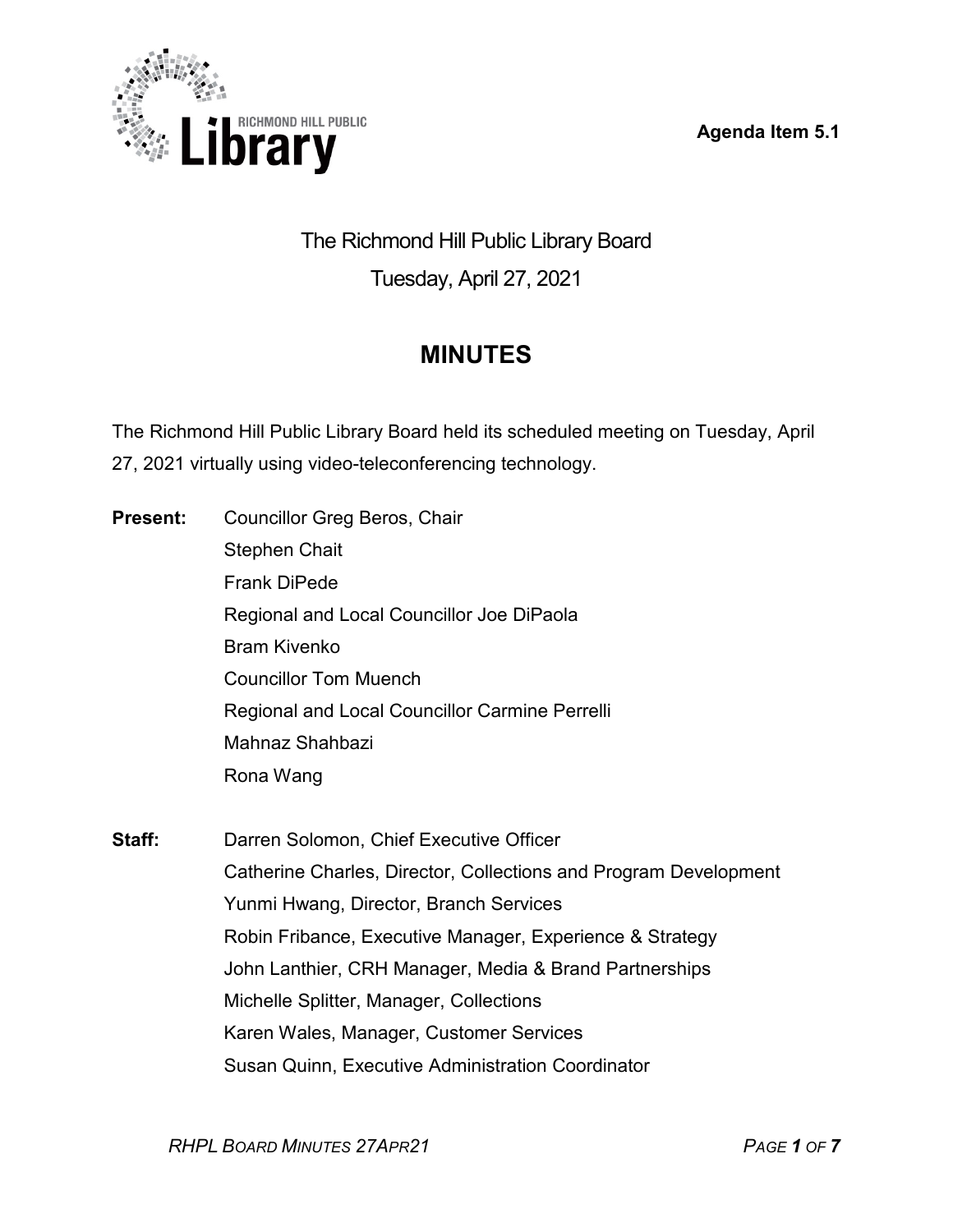## **1.0 Call to Order**

The Chair called the meeting to order at 5:03 p.m.

#### **2.0 Regrets**

None

## **3.0 Adoption of Agenda**

**Motion:**

21:22

## **Moved By:**

Councillor T. Muench

## **Seconded by:**

Regional and Local Councillor J. DiPaola

**THAT** the Agenda of April 27, 2021 be adopted.

## **CARRIED UNANIMOUSLY**

#### **4.0 Disclosure of Pecuniary Interest and the General Nature Thereof**

There were no disclosures of pecuniary interest.

#### **5.0 Minutes**

## **5.1 Library Board Minutes – February 23, 2021**

**Motion:**

21:23

## **Moved By:**

F. DiPede

## **Seconded by:**

B. Kivenko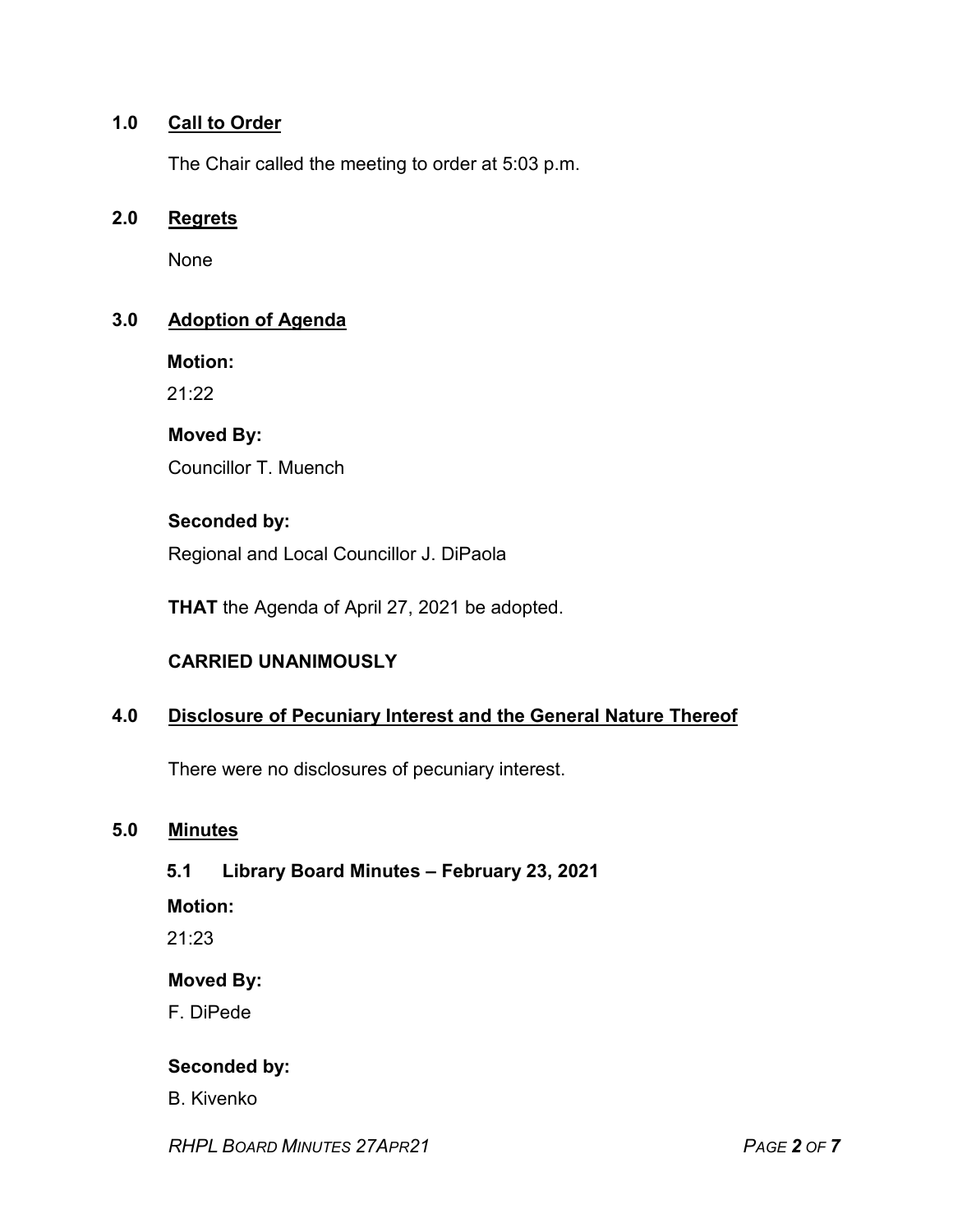**THAT** the Minutes of February 23, 2021 be adopted

## **CARRIED UNANIMOUSLY**

#### **6.0 Presentations**

#### **6.1 Robin Fribance, Executive Manager, Experience & Strategy**

Re: Community News: COVID-19 Commemorative Afghan installed at Richvale Library and Strategic Plan Update

**Motion:** 

21:24

#### **Moved by:**

R. Wang

#### **Seconded by:**

Regional and Local Councillor C. Perrelli

**THAT** the presentation on the Strategic Plan Update be received for information.

## **CARRIED UNANIMOUSLY**

#### **7.0 Reports**

Accessible documents can be accessed through the [RHPL website > Your](https://www.rhpl.ca/your-library/about-us/library-board)  Library [> About Us > Library](https://www.rhpl.ca/your-library/about-us/library-board) Board

On a motion moved by S. Chait, seconded by F. DiPede the Board consented to adopt all of the staff recommendations in items 7.1, 7.2 and 7.4 without further discussion or motions. Item 7.3 was reviewed and discussed.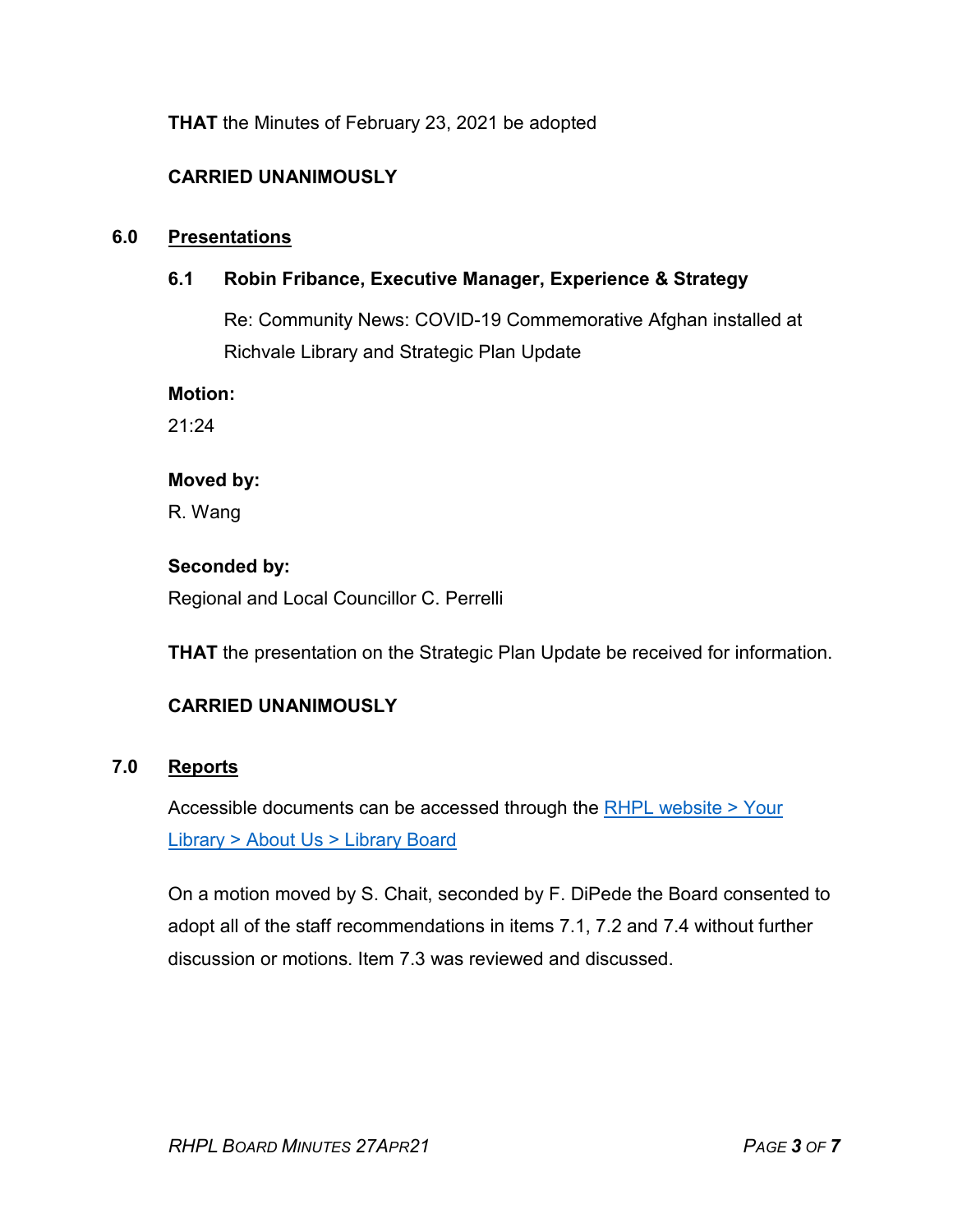## **7.1 Customer Privacy Policy Update Report SRLIB21.05 (referred from January 2021 meeting)**

#### **Motion:**

21:25

#### **Moved by:**

S. Chait

#### **Seconded by:**

F. DiPede

**THAT** the Library Board approve the suggested changes to the *Customer Privacy Policy*.

## **CARRIED UNANIMOUSLY**

## **7.2 2020 Financial Close Report SRLIB21.11**

#### **Motion:**

21:26

## **Moved by:**

S. Chait

#### **Seconded by:**

F. DiPede

**THAT** the Library Board approve the transfer of \$5,806.24 from the Donation and Bequest Reserve Fund to the 2020 Operating Budget; and

Approve the transfer of the 2020 projected year-end surplus of \$569,513 to the Library Special Purpose Reserve, as per SRLIB20.20, previously approved (Motion 20:54 September 2020).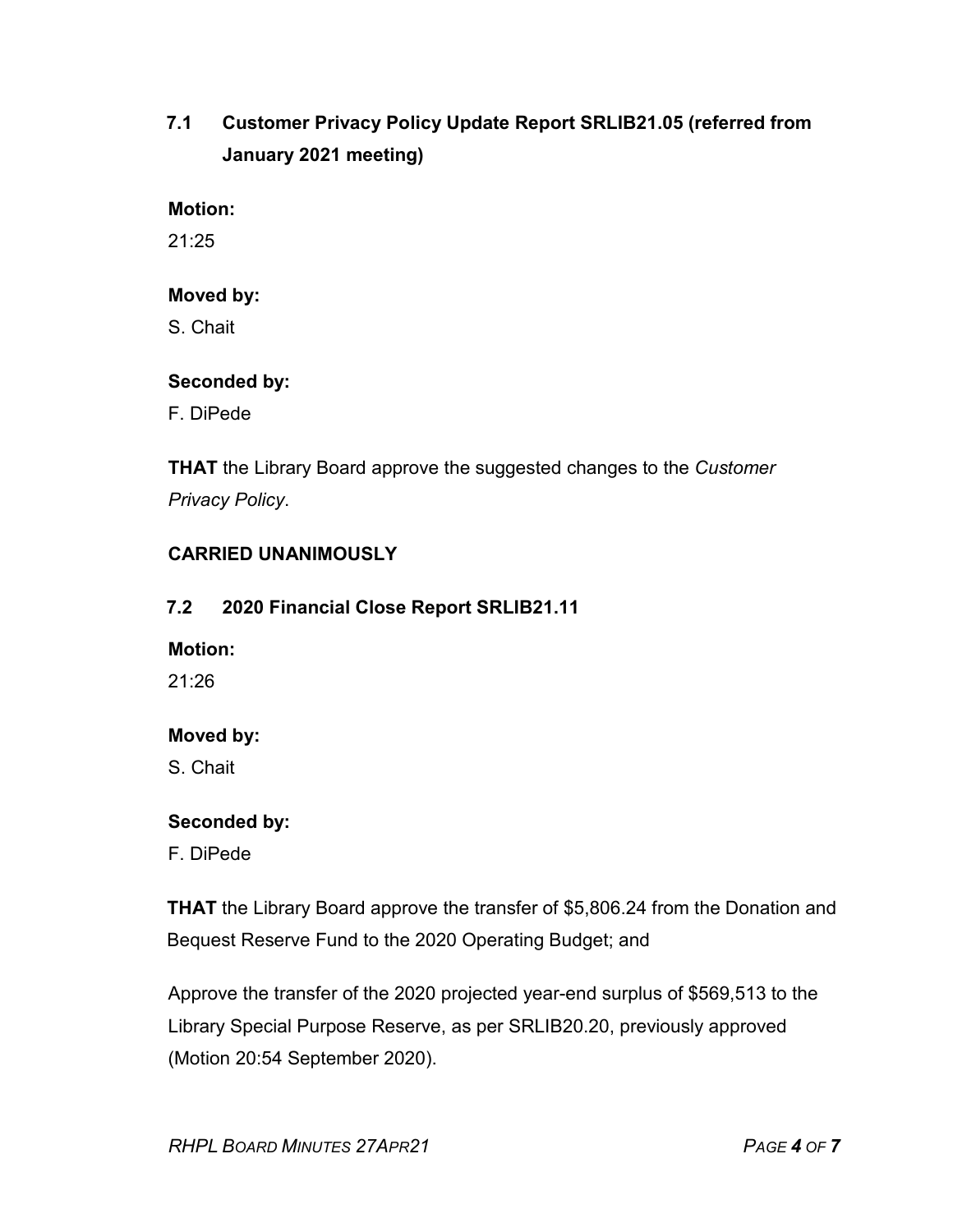## **CARRIED UNANIMOUSLY**

## **7.3 Naming Rights Policy Report SRLIB21.12**

#### **Motion:**

21:27

#### **Moved by:**

B. Kivenko

#### **Seconded by:**

S. Chait

**THAT** the Library Board approve the Richmond Hill Public Library Naming Rights Policy, as amended to include the provision that Naming Rights Agreements should contain language that allows early termination by the library without penalty in cases of reputational harm.

## **CARRIED UNANIMOUSLY**

#### **7.4 Collection Development Policy Update Report SRLIB21.13**

**Motion:** 

21:28

#### **Moved by:**

S. Chait

#### **Seconded by:**

F. DiPede

**THAT** the Library Board approve the Collection Development Policy as amended.

## **CARRIED UNANIMOUSLY**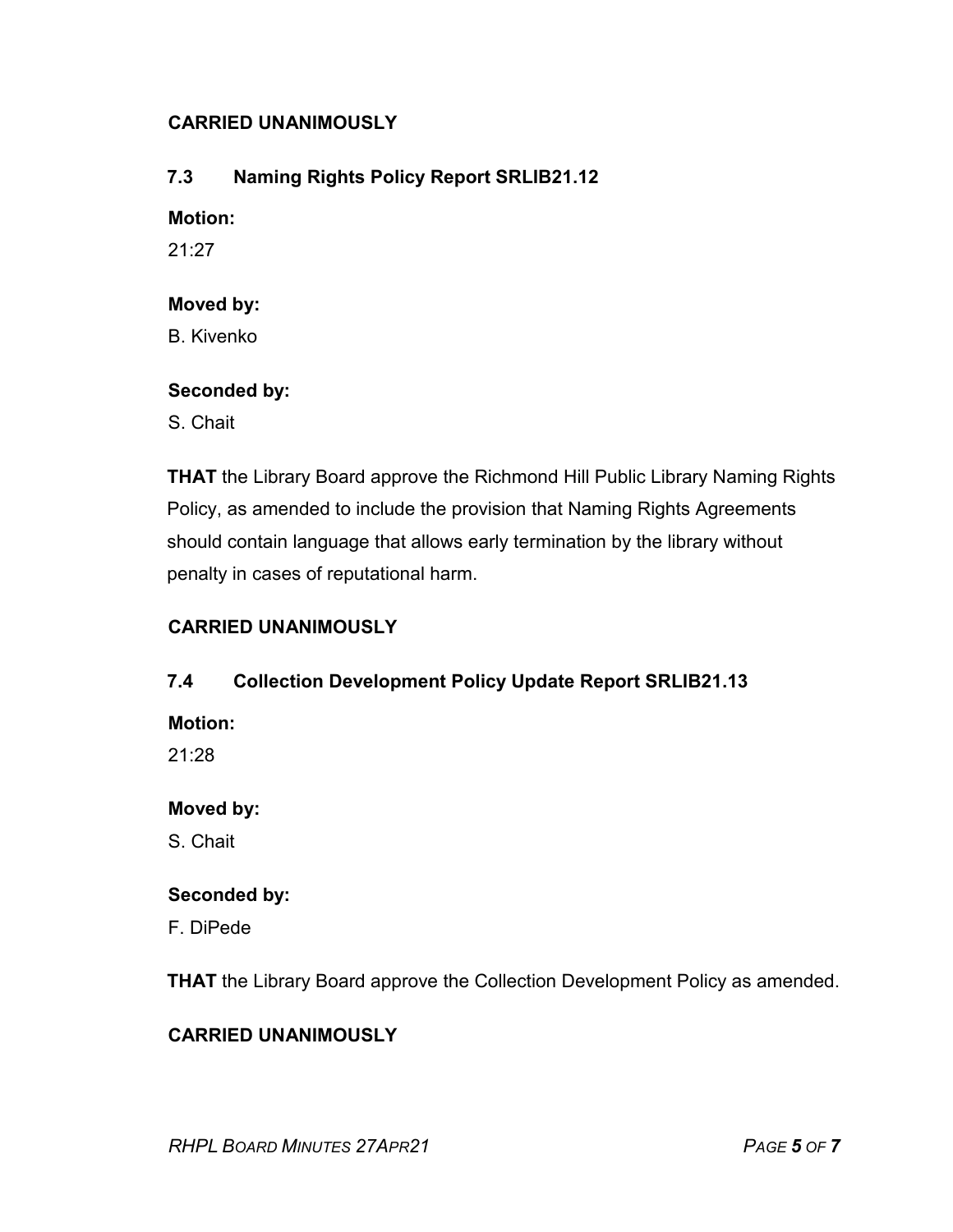#### **8.0 New Business**

**8.1 Member Motion – Board Chair G. Beros –** OLS General Assembly Representative appointment

#### **Motion:**

21:29

#### **Moved by:**

Councillor T. Muench

#### **Seconded by:**

M. Shahbazi

**THAT** the Richmond Hill Public Library Board appoints Stephen Chait as its representative to the OLS Assembly.

#### **CARRIED UNANIMOUSLY**

#### **9.0 Member Announcements**

None

## **10.0 Date of Next Meeting**

The next Regular Meeting of the Library Board will be held on: **Tuesday, May 25, 2021** virtually using video-teleconferencing technology**.**

#### **11.0 Adjournment**

**Motion:**

21:30

#### **Moved By:**

Regional and Local Councillor C. Perrelli

*RHPL BOARD MINUTES 27APR21 PAGE 6 OF 7*